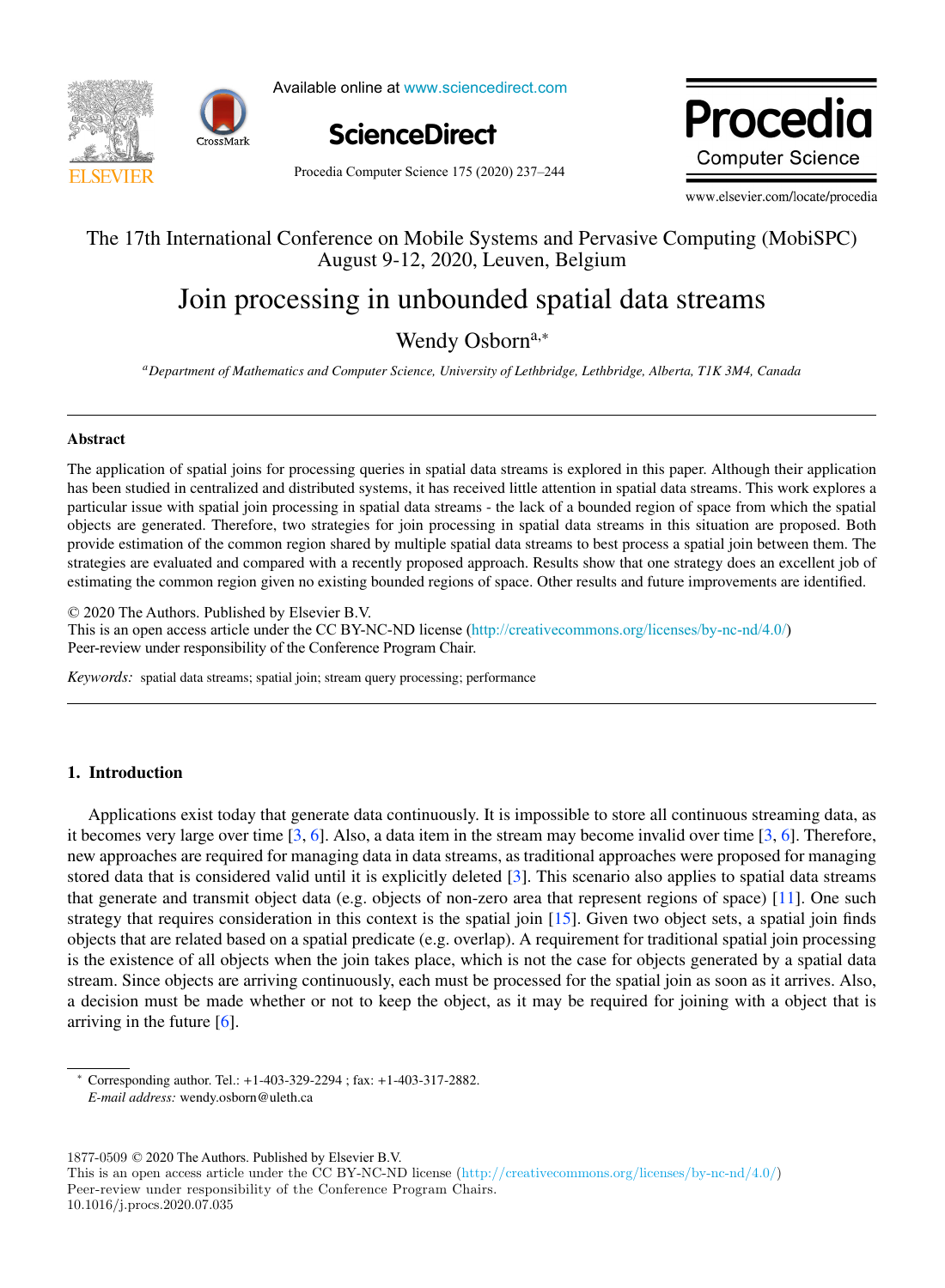Existing strategies that utilize a spatial join have been proposed previously in the literature. Their use can be organized as follows: in a centralized database  $[14, 7, 18, 2, 8, 17]$ , in a distributed database  $[1, 16, 9, 10, 5, 13]$ , and in a spatial data stream  $[11, 12]$ . As we can see, significant work has been undertaken in the areas of centralized and distributed query processing. However, the main limitation for these strategies is that all objects in the participating spatial object sets must available for the joins. The only exceptions are the works of Kwon and Li [11] and Osborn [12]. Kwon and Li proposed a progressive spatial join strategy that joins the same pair of objects multiple times, beginning with a simplified representation (i.e. a minimum bounding box) and increasing the complexity of the representation for subsequent joins, in order to reduce the cost of the spatial join as simpler representations are computationally less expensive to join [11]. A limitation of this approach is that two objects - in particular, two objects that ultimate are matched based on the chosen spatial predicate - are processed several times. Osborn proposed several strategies that utilize both a conventional spatial join and a bit-array join (i.e. similar to a Bloom join [4]). They employ the idea of a common region between the two spatial data streams to identify objects that would participate in a join. One general limitation of this work is that the spatial extent that the data streams obtain their data from must be known in advance.

Therefore, this paper proposes two strategies that attempt to overcome the limitations of both previously proposed strategies stated above - not knowing in advance the overall spatial extent of the generated object set, and reducing the number of spatial joins that must take place. The first strategy (Sliding Window) estimates the common spatial extent (i.e. common region) shared by two data streams by creating it from an initial sliding window set of objects. The second strategy (Incremental) creates an initial common region from the first two objects to arrive as the spatial data stream processor, and incrementally (and selectively) grows the common region as more objects arrive from the spatial data streams. An experimental evaluation and comparison versus an existing approach that uses a pre-determined common region shows that the Sliding Window strategy achieves comparable results to that of the existing approach, and significantly outperforms the Incremental strategy.

The rest of this paper proceeds as follows. Section 2 summarizes the background information that is required for the proposed strategies. In Section 3, two strategies are proposed that attempt to overcome the limitation of an unknown spatial extent of the data streams. Section 4 summarizes the empirical evaluation of the two strategies, including a comparison against one of the previously proposed approaches. Section 5 provides a conclusion and future research directions for this work.

## 2. Background

This section summarizes some background that is required for this work. After an introduction of the symbolic notation used in this paper, a spatial data stream system, spatial join, and the *Spatial2* strategy [12] are summarized.

## *2.1. Preliminaries*

The following symbols are used throughout this paper:

- $S_1$  and  $S_2$ : spatial data streams which transmit objects to the spatial data stream processor,
- $E_1$  and  $E_2$ : the extents in space that contains objects from  $S_1$  and  $S_2$  respectively,
- *CR*: a "common region", which is the region of space shared by both spatial data streams. It consists of the overlap of  $E_1$  and  $E_2$ ,
- *RS* : result stream,
- *S W*: sliding window.
- *numob j*(*S W*): the number of objects currently in *S W*, and
- $o_{swx}$ ,  $x = 1$  to *numob j*(*SW*) 1: the objects in *SW*.

In Figure 1 a data stream system with two sensors is depicted. These sensors continuously generate and send data to a remote server for processing stream data, including query processing. Then, any results that are generated from processing on the sever are transmitted on a result data stream to a specific destination [6]. For spatial data streams, the data that is generated and transmitted is spatial data, which is some combination of point and/or object data.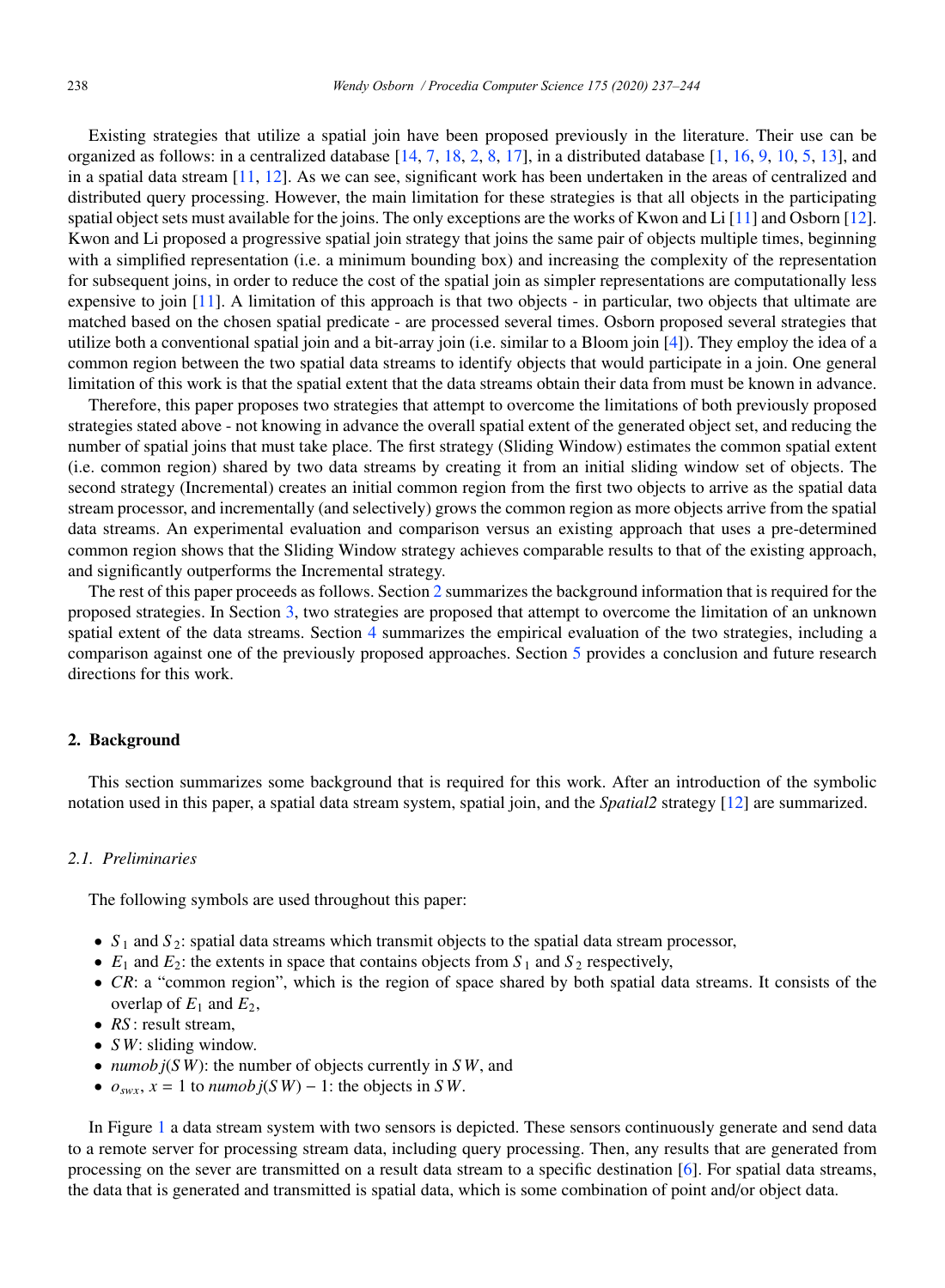



Fig. 1. Data Stream System Fig. 2. Overlap of Two Regions (from [12])

A data stream processor is capable of storing only a limited amount of information that is sent from the streams. Several approaches exist [6] for selecting the data that will be stored at the data stream server. A sliding window is one such approach. It is a limited size memory or data storage that stores incoming stream data for some finite amount of time. When the sliding window has no more space left for incoming data, a decision must be made about which data to discard. In this work, the use of both the first-in-first-out (FIFO) and least recently used (LRU) strategies are utilized, to determine if one approach is superior to the other in terms of keeping the "best" data in the data stream.

Given spatial object sets,  $S_1$  and  $S_2$ , a spatial join [15] relates pairs of objects from each set based on a spatial predicate (e.g. overlap). The following assumptions are made for this work. First, although any non-directional spatial predicate can be used, this work uses the overlap predicate. Second, this work also uses the nested-loop join for joining a portion of *S* <sup>1</sup> and *S* 2. Finally, a vector (i.e. geometric) representation of polygons is assumed, where a polygon is a sequence of connected points.

#### *2.2. Spatial2 Strategy*

Proposed in [12], the *Spatial2* strategy will be used for comparison against the new strategies. It is chosen as it was found to achieve high accuracy in smaller spatial data streams [12] and when compared to [11].

The strategy takes object input ( $o_1$  and  $o_2$ ) from two spatial data streams ( $S_1$  and  $S_2$ ) and processes them for spatial joins as they arrive. A sliding window *S W* of the most recent set of arriving objects from both streams is maintained. The strategy uses the concept of a common region *CR* to determine which spatial extent contains objects from both  $S_1$  and  $S_2$ ). Figure 2 depicts an example of a common region. Given spatial extents  $E_1$  and  $E_2$  which correspond to streams  $S_1$  and  $S_2$  respectively, the grey region is the spatial extent that is common to both  $E_1$  and  $E_2$ . This is known as the common region *CR*, and is the only area that contains objects from both streams.

*Spatial2* works by tests arriving objects  $o_1$  and  $o_2$  for overlap with the *CR*. The strategy is carried out in the following manner [12]:

- 1. First, the regions  $E_1$  and  $E_2$ , which represent the regions in space that contain objects from  $S_1$  and  $S_2$  are transmitted to the stream query processor so that the common region  $CR$  between  $E_1$  and  $E_2$  can be determined.
- 2. Next, each of  $S_1$  and  $S_2$  transmits objects  $o_1$  and  $o_2$  respectively to the data stream processor.
- 3. If required, if *SW* does not have enough room for  $o_1$  and  $o_2$ , then one or two objects must be chosen for removal. Spatial2 utilizes the First-in-First-out strategy for making this decision.
- 4. Object  $o_1$  is tested for overlap with the *CR*. it is added to *SW* if the overlap test is successful, and  $o_1$  is evaluated for overlap with all other objects  $o_{swx}$  in *SW* that were transmitted from  $S_2$ . Any pair that have a positive overlap result is transmitted on the result stream *RS* .
- 5. Object  $o_2$  is tested for overlap with the *CR*. it is added to *SW* if the overlap test is successful, and  $o_2$  is evaluated for overlap with all other objects  $o_{swx}$  in *SW* that were transmitted from  $S_1$ . Any pair that have a positive overlap result is transmitted on the result stream *RS* .
- 6. This is repeated from Step 2 while objects continue to be received from  $S_1$  and  $S_2$ .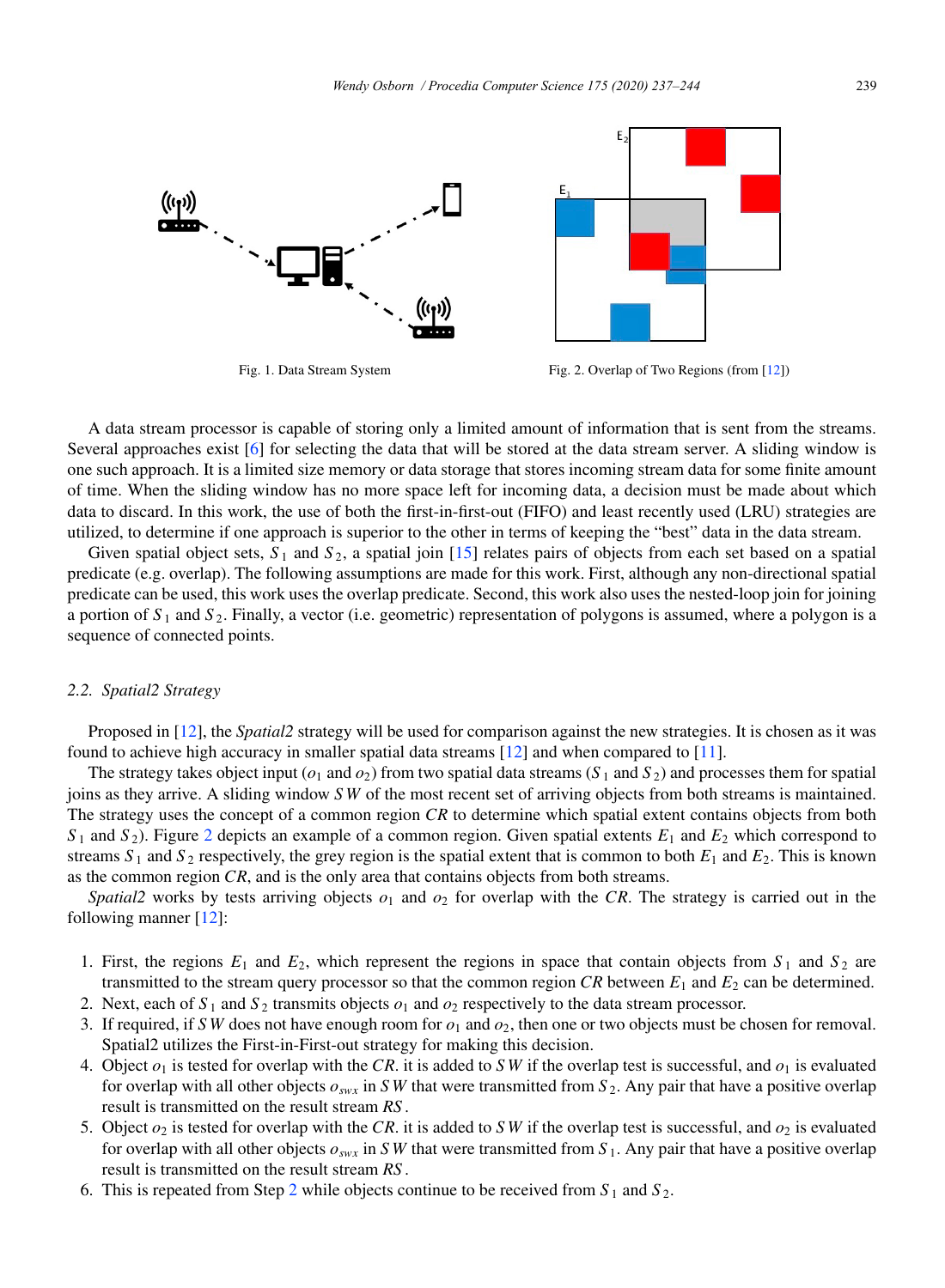## 3. Strategies for Unbounded Spatial Data

In this section, two polygon-based nested-loop join processing strategies are proposed for spatial data streams. Both the Sliding Window and Incremental strategies attempt to overcome the limitation of having pre-determined spatial extents (and therefore, a pre-determined common region), as these may not be available, or would need to be significantly overestimated in order to be applied to existing strategies. Both strategies are described in summary and in detail below.

## *3.1. Sliding Window Strategy*

In the Sliding Window strategy, the common region *CR* is formed using the spatial extents from the first *numob*  $j(SW)/2$  objects that are transmitted from  $S_1$  and  $S_2$  respectively. At the same time, the first *numob*  $j(SW)$ objects are processed to identify any spatial joins that exist between them. After *CR* is formed, all subsequent objects  $o_1$  and  $o_2$  that are transmitted from  $S_1$  and  $S_2$  are tested for overlap with *CR* to determine if they should be saved in *S W* for future joins. The strategy proceeds as follows:

- 1. First, the first  $\frac{n \text{ mod } j(SW)}{2}$  objects from each of  $S_1$  and  $S_2$  are obtained and join processed:
	- (a) Each spatial data stream  $S_1$  and  $S_2$  transmits objects  $o_1$  and  $o_2$  respectively to the data stream processor.
	- (b) Object  $o_1$  is evaluated for overlap with all other objects  $o_{swx}$  in *SW* that were transmitted from *S*<sub>2</sub>. Any pair that have a positive overlap result is transmitted on the result stream *RS* .
	- (c) Object  $o_2$  is evaluated for overlap with all other objects  $o_{swx}$  in *SW* that were transmitted from  $S_1$ . Any pair that have a positive overlap result is transmitted on the result stream *RS* .
- 2. Next, the common region *CR* is formed:
	- (a) Spatial extent  $E_1$  is formed from all objects  $o_{swx}$  in *SW* that were transmitted from  $S_1$ .
	- (b) Spatial extent  $E_2$  is formed from all objects  $o_{swx}$  in *SW* and were transmitted from  $S_2$ .
	- (c) Finally, the common region *CR* is formed by determining the overlapped area between  $E_1$  and  $E_2$ .
- 3. From here, the *Spatial2* strategy (summarized above) is applied to process joins with incoming objects from *S* <sup>1</sup> and *S* 2, and to determine which objects are to be added to and removed from *S W*.

## *3.2. Incremental Strategy*

In the Incremental Strategy, *CR* is formed gradually as objects  $o_1$  and  $o_2$  arrive. An initial *CR* is formed by creating the minimum bounding rectangle that encompasses the first  $o_1$  and  $o_2$  that are transmitted from  $S_1$  and  $S_2$ . Following this, for all subsequently transmitted  $o_1$  and  $o_2$ , if either  $o_1$  and/or  $o_2$  overlap *CR*, then *CR* is increased the accommodate the new object(s), and the objects are added to *S W* (with space being made in *S W* for them if required). Spatial joins are also processed at this point. The strategy proceeds as follows:

- 1. An initial common region *CR* is created by forming a minimum bounding rectangle that encompasses  $o_1$  and  $o_2$ .
- 2. Then, all subsequent objects  $o_1$  and  $o_2$  are processed as they arrive from  $S_1$  and  $S_2$ :
	- (a) Object  $o_1$  is tested for overlap with the *CR*. If successful, *CR* is increased to accommodate  $o_1$ , and  $o_1$  is added to *SW*. In addition,  $o_1$  is evaluated for overlap with all other objects  $o_{swx}$  in *SW* that were transmitted from *S* 2. Any pair that have a positive overlap result is transmitted on the result stream *RS* .
	- (b) Object  $o_2$  is tested for overlap with the *CR*. If successful, *CR* is increased to accommodate  $o_2$ , and  $o_2$  is added to *SW*. In addition,  $o_2$  is evaluated for overlap with all other objects  $o_{swx}$  in *SW* that were transmitted from *S* 1. Any pair that have a positive overlap result is transmitted on the result stream *RS* .
	- (c) If required, if *SW* does not have enough room for  $o_1$  and  $o_2$ , then one or two objects are chosen for removal.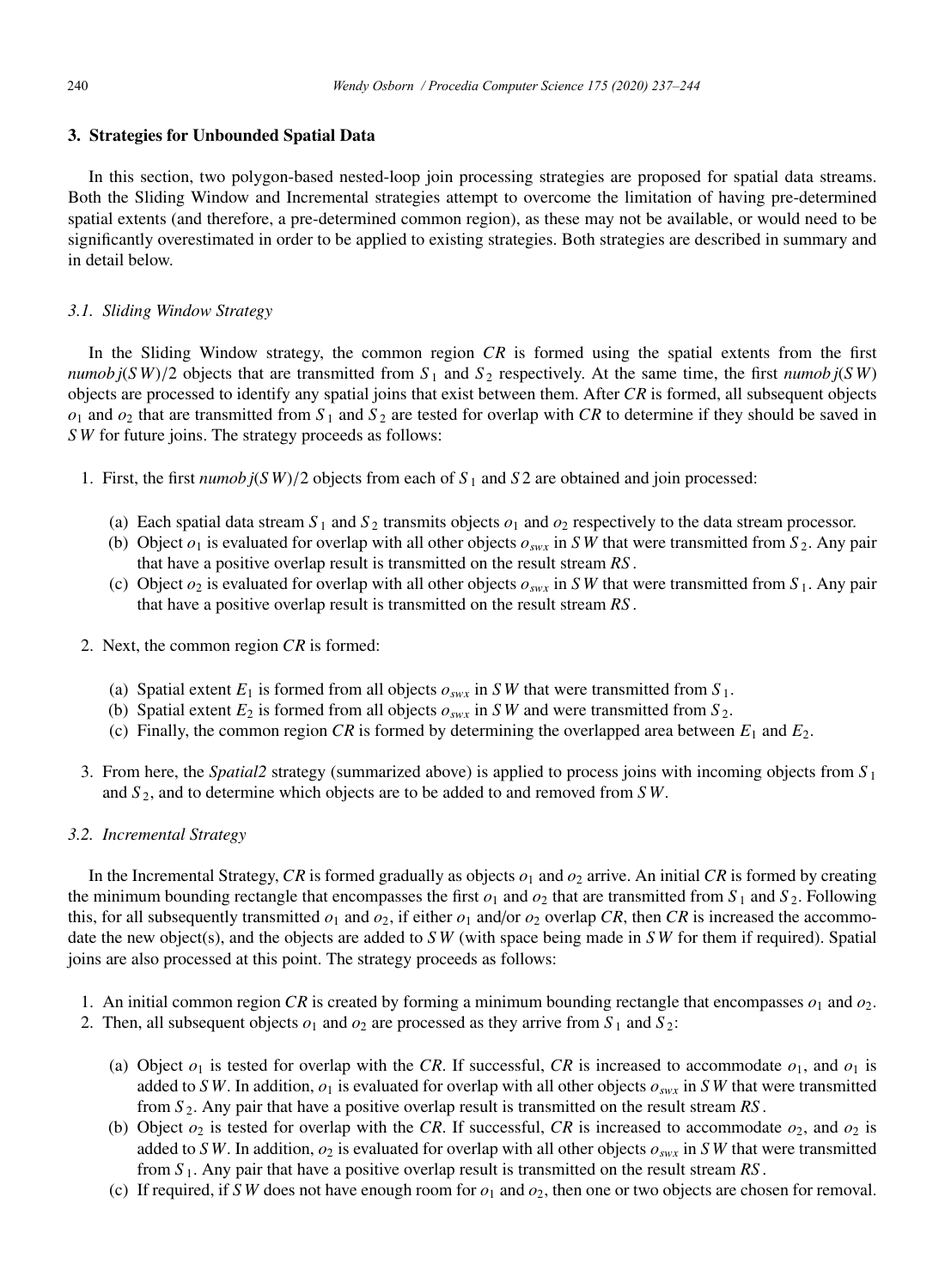## 4. Evaluation

In this section, the empirical evaluation of the two spatial data stream join processing strategies is presented, along with a comparison against the *Spatial2* existing strategy [12]. The evaluation framework and methodology is summarized, followed by the summary and discussion of the results of the evaluation.

#### *4.1. Framework and Methodology*

The experimental environment used for all experiments consisted of two simulated spatial data streams. The central stream query processor utilizes one sliding window for managing a subset of objects that were transmitted from both data streams. Both the First-In-First-Out (FIFO) and Least Recently Used (LRU) strategies are employed for selecting objects for removed when space is needed in the sliding window.

Both strategies proposed in Section 3 are implemented in Linux Centos 7 using C++. Several simulated spatial data streams that generated a sequence of 10*x*10 rectangles were used for evaluating both strategies. This approach was used so specific aspects of the data could be controlled – in particular, the overall region of space covered by a stream of generated objects, as well as the overlap between the region of space covered by two streams. Altogether, 28 sets of rectangles were used in pairs for spatial joins, and groups into three evaluation sets. The first evaluation set used pairs containing 500, 1000, 1500 and 2000 rectangles, respectively. The second used pairs containing 2000, 4000, 6000, 8000, and 10000 rectangles, respective. Finally, the third set used pairs containing 20000, 40000, 60000, 80000, and 100000 rectangles, respectively. Each set of *n* rectangles are generated from a region of space of dimension  $(\sqrt{n} * 10)x(\sqrt{n} * 10)$  (e.g. rectangles the 1000-rectangle sets were generated from a region of space of size 310*x*310). In addition, the overall region of space for each set of rectangles have 25% overlap between them.

For both strategies in Section 3, two sets of tests were carried out that varied: 1) the number of objects sent through each data stream, and 2) the size of the sliding window. For each set of tests:



Fig. 3. Varying Number of Objects vs. Accuracy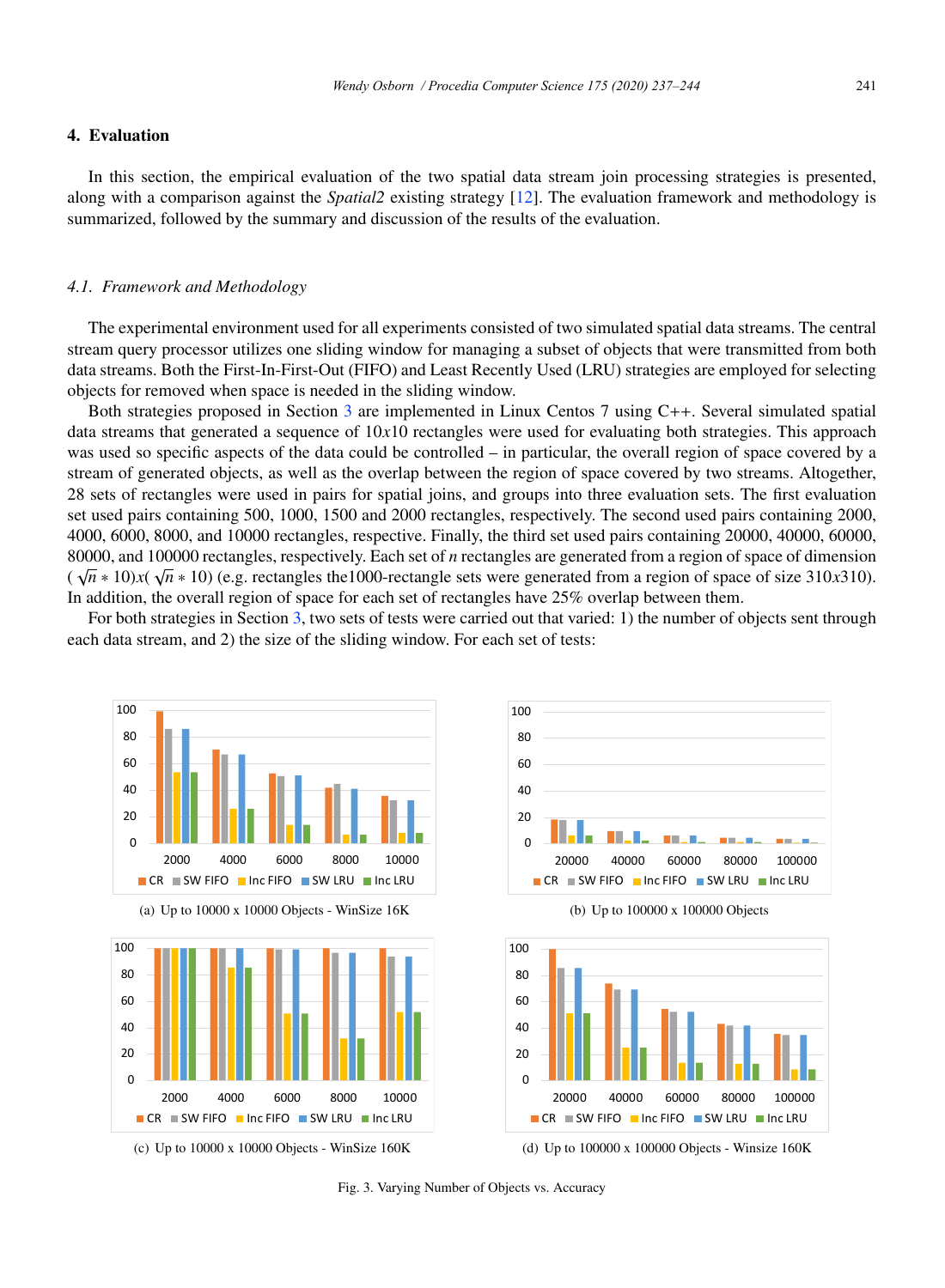- *Varying the number of objects.* Overall, 20 tests were carried out, which can be categorized into five groups:
	- 2000*x*2000, 4000*x*4000, 6000*x*6000, 8000*x*8000 and 10000*x*10000 spatial object stream pairs, with sliding window size 16000 bytes (i.e. 1000 rectangles),
	- 20000*x*20000, 40000*x*40000, 60000*x*60000, 80000*x*80000 and 100000*x*100000 spatial object stream pairs, with sliding window size 16000 bytes (i.e. 1000 rectangles),
	- 2000*x*2000, 4000*x*4000, 6000*x*6000, 8000*x*8000 and 10000*x*10000 spatial object stream pairs, with sliding window size 160000 bytes (i.e. 10000 rectangles),
	- 20000*x*20000, 40000*x*40000, 60000*x*60000, 80000*x*80000 and 100000*x*100000 spatial object stream pairs, with sliding window size 160000 bytes (i.e. 10000 rectangles),
- *Varying the window size.* Overall, 16 tests were carried out, which can be categorized into five groups:
	- 8000, 16000, 24000 and 32000 bytes (i.e., 500, 1000, 1500 and 2000 rectangles, respectively), using the 4000*x*4000 spatial object stream pair.
	- 8000, 16000, 24000 and 32000 bytes (i.e., 500, 1000, 1500 and 2000 rectangles, respectively), using the 40000*x*40000 spatial object stream pair.
	- 80000, 160000, 240000 and 320000 bytes (i.e., 5000, 10000, 15000 and 20000 rectangles, respectively), using the 4000*x*4000 spatial object stream pair.
	- 80000, 160000, 240000 and 320000 bytes (i.e., 5000, 10000, 15000 and 20000 rectangles, respectively), using the 40000*x*40000 spatial object stream pair.

For all tests, in addition to the final spatial join stream, two performance factors were recorded: the CPU time over the entire join at the stream query processor, and the number of joined tuples in the final result stream. Given this latter value, Accuracy was determined by calculating the number of tuples in the overall join result (i.e assuming a full spatial join with no sliding window) that were also determined in each strategy.

### *4.2. Results and Discussion*

This section presents the results and discussion of the evaluation. The results for varying spatial data stream sizes are presented first, followed by the results for the varying sliding window sizes. In all result charts, the following is represented: *CR* represents the outcome of the *Spatial2* strategy [12], *SW FIFO* represents the outcome of the Sliding Window strategy where a FIFO strategy is utilized for selecting objects for removal from *S W*, *Inc FIFO* represents the outcome of the Incremental strategy where a FIFO strategy is utilized for selecting objects for removal from *S W*, *SW LRU* represents the outcome of the Sliding Window strategy where a LRU strategy is utilized for selecting objects for removal from *S W*, and *Inc LRU* represents the outcome of the Incremental strategy where a LRU strategy is utilized for selecting objects for removal from *S W*.

#### *4.2.1. Varying Number of Objects*

Figure 3 depicts the accuracy results, respectively, for varying the size of the spatial data streams while using sliding windows of 16,000 bytes and 160,000 bytes respectively. As we can see, results show that overall, there is a significant decrease in accuracy as the number of objects being transmitted from the data streams increase. In addition, we see that with respect to accuracy, the Sliding Window strategy significantly outperforms the Incremental Strategy. Finally, with respect to accuracy we see there is little to no difference between the use of FIFO and LRU for selecting which objects to remove from the sliding window.

In Figures  $3(a)$  and  $3(b)$ , the accuracy of the Sliding Window strategy is high and almost equal to that achieved by the *Spatial2* strategy, and for smaller data sizes is at least 80%. This is significantly better than the Incremental strategy, which at best only achieves a 60% accuracy. Both strategies, however, have a significant decrease in accuracy as the number of objects increase, with less than 20% in the larger stream sizes. With an increase in sliding window size, which is shown in Figures  $3(c)$  and  $3(d)$ , improvements - significant ones early on, and more modest one with larger stream sizes - are achieved by the Sliding Window strategy. However, again it must be noted that the Sliding Window strategy performs almost as well as the *Spatial2* strategy. Therefore, having a pre-determined spatial extent from which objects are streamed from is not necessary, and comparable results are achieved.

With respect to running time (not shown due to space limitations), we see a significant increase in running time as the size of the data streams increase. An unusual finding is that the Incremental strategy has an initial lower running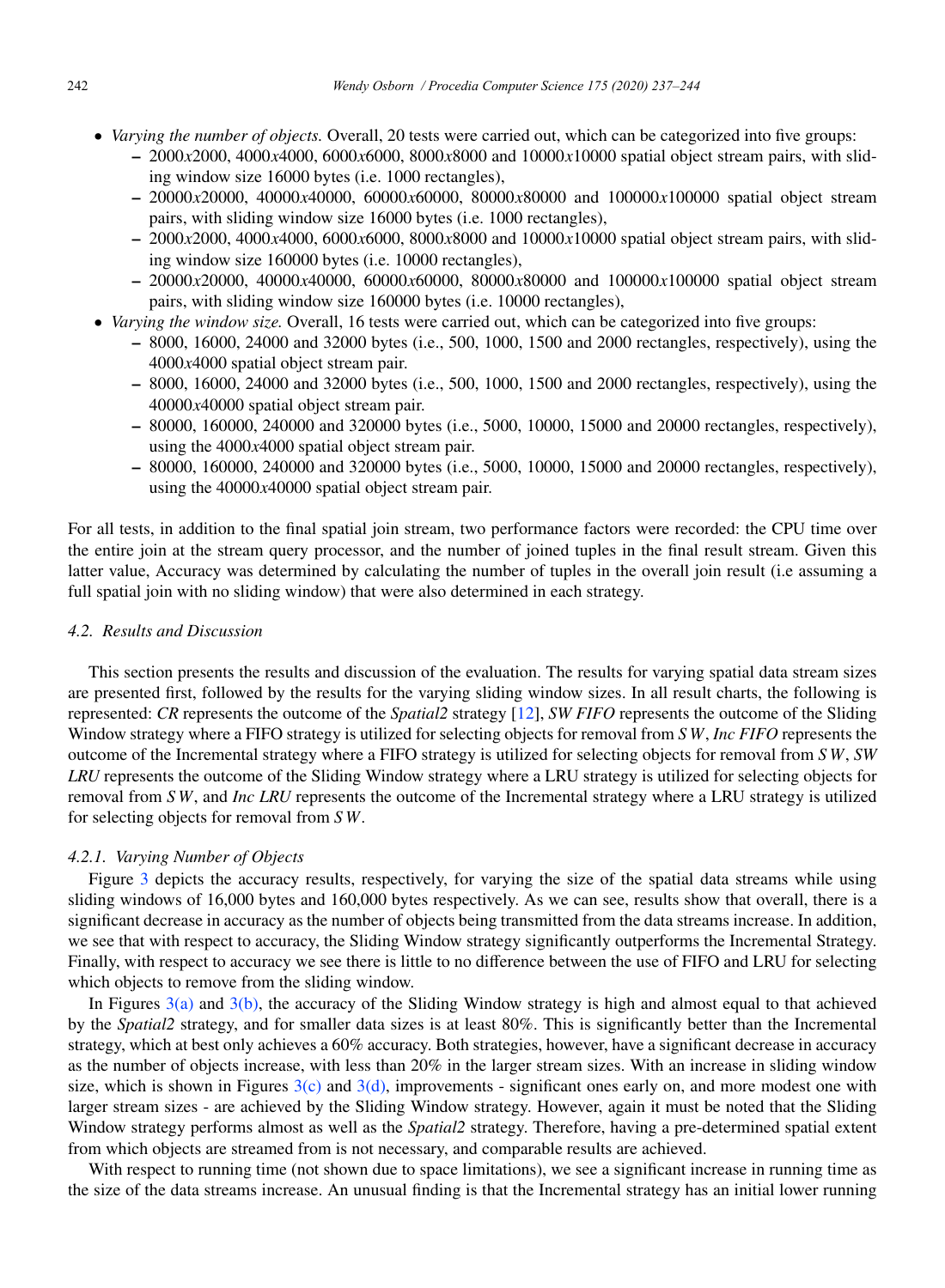

Fig. 4. Varying Sliding Window Size vs. Accuracy

time over the other approaches - including the Sliding Window strategy - but results in a higher running time as the number of objects increase. However, there is a local explanation for this. Since the Sliding Window strategy creates CR initially with *numob j*(*S W*) objects, where the Incremental strategy only creates CR with two objects initially, more processing is required by Sliding Window to process not rectangles initially. However, Sliding Window only performs overlap checking afterwards, where Incremental must adjust CR numerous times. So for larger data sets, Incremental would lead to higher processing times overall.

#### *4.2.2. Varying Sliding Window Size*

Figure 4 depicts the accuracy results for varying the size of the sliding window under specific data size conditions. We can see that, the results show overall that for larger data sizes, the accuracy does improve as the size of the sliding window increases, but overall the size of the dataset requires a larger sliding window size in order to achieve better performance. We also see that there is little to no difference between the use of FIFO and LRU for selecting which objects to remove from the sliding window.

We see similar trends to those found for varying the number of objects transmitted from the data streams. Specifically, we see that the Sliding Window Approach achieves accuracies that are similar to those obtained by the *Spatial2* strategy, and that the Incremental strategy performs poorly. The only exception is for the larger sliding windows and the 4000*x*4000 spatial stream join, where the Incremental strategy does achieve 80% accuracy.

With respect to running time (not shown due to space limitations), the running time increases as the size of the sliding window increases. We also observe the same trends as above - that the Sliding Window strategy has a higher running than the Incremental strategy for the smaller data set sizes but this is reversed as the dataset size and the sliding window size increase. Although the window size is what is increasing here, similar reasoning applies as it did for the varying dataset size. The Sliding Window strategy only processes CR once once *numob j*(*S W*) objects have arrived, where the Incremental strategy must adjust CR numerous times, regardless of the window size.